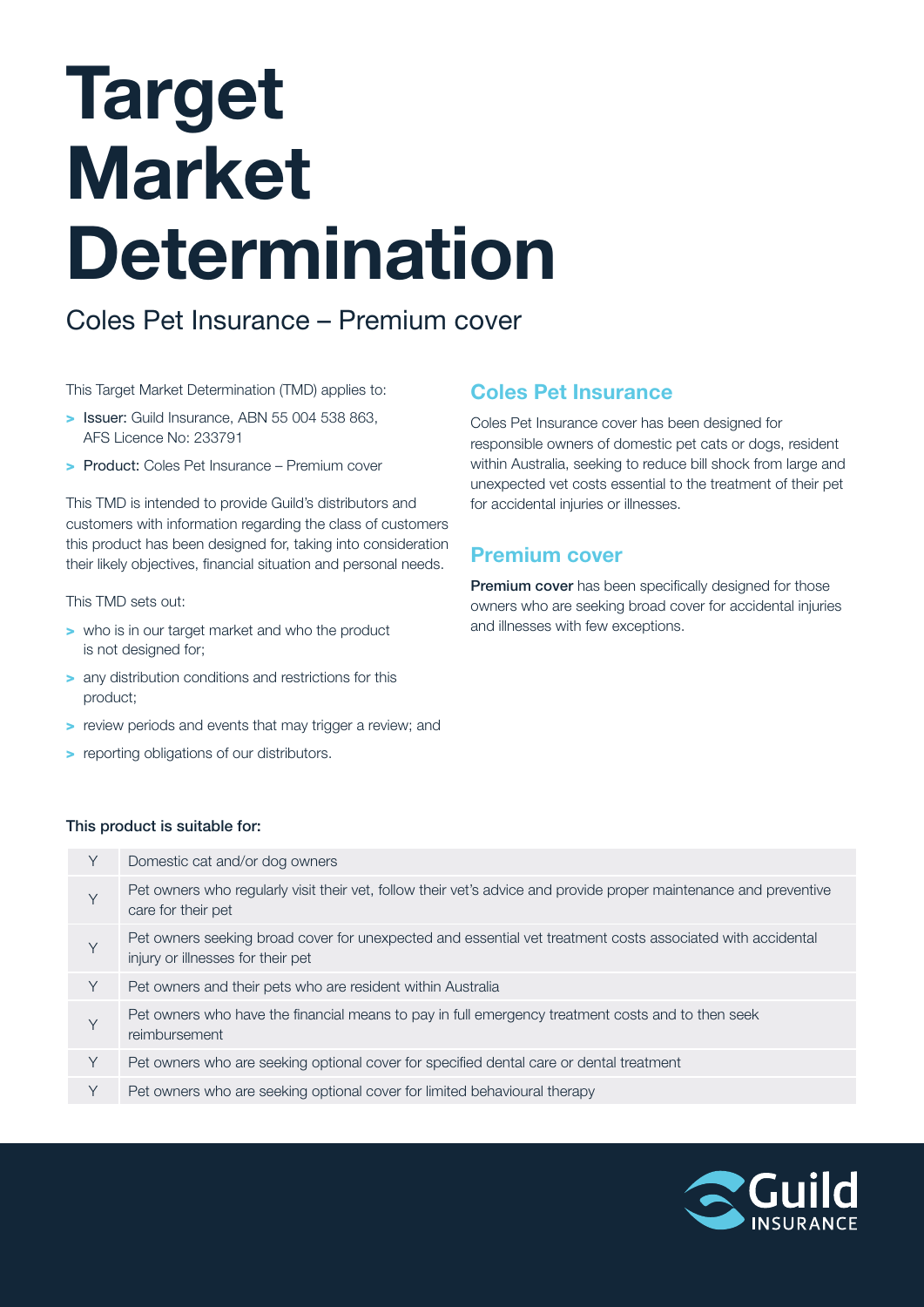### This product may NOT be suitable for:

| N  | Pet owners who are seeking cover for their pet's pre-existing conditions                                                                                                    |
|----|-----------------------------------------------------------------------------------------------------------------------------------------------------------------------------|
| N  | Pet owners who are unwilling to carry the risk of accident or illness occurring during mandatory waiting periods                                                            |
| N  | Pet owners who are seeking cover for the first time, after their pet's 9th birthday                                                                                         |
| N. | Pet owners who are seeking cover for any treatment connected with breeding (whether commercial or not)                                                                      |
| N. | Pet owners who are seeking cover for any treatment connected with commercial use of their pet                                                                               |
| N. | Pet owners who are seeking cover for transplant or stem-cell treatment costs                                                                                                |
| N  | Pet owners who are seeking cover for elective treatment, including de-sexing                                                                                                |
| N  | Pet owners who are seeking to have claims for treatment costs paid directly to their vet in all circumstances.<br>We can only do this when their Vet agrees for us to do so |

#### Distribution Conditions

| <b>Distribution Conditions</b><br>& Restrictions | The product can only be purchased by:<br>> obtaining a quote and completing an online application in the sales portal accessed<br>via the Coles website - coles.com.au/insurance; or<br><b>&gt;</b> calling 1300 333 738 to obtain a quote and complete a purchase.<br>Both these sales channels are owned and managed by Guild Insurance. |  |
|--------------------------------------------------|--------------------------------------------------------------------------------------------------------------------------------------------------------------------------------------------------------------------------------------------------------------------------------------------------------------------------------------------|--|
| <b>Distribution Method</b>                       | > The product may only be sold online or via telephone.<br>> Any sale is subject to Guild Insurance's quote, bind and product eligibility criteria.<br>> Any advice provided is of a general nature only and does not take into consideration<br>the customer's objectives, financial situation or needs.                                  |  |

Review Triggers

| <b>First Review</b>                                                                                       | > 3 years from 5th October 2021                                                                                                                                                                                                                                                                                                                                                                                                                                                                                                                                                                                                                                                                                                                                                                                                                                                                                                                                                                                                                                                                                                                                                                                                                                                                                                                                                                                                                                                                                                                                      |  |  |
|-----------------------------------------------------------------------------------------------------------|----------------------------------------------------------------------------------------------------------------------------------------------------------------------------------------------------------------------------------------------------------------------------------------------------------------------------------------------------------------------------------------------------------------------------------------------------------------------------------------------------------------------------------------------------------------------------------------------------------------------------------------------------------------------------------------------------------------------------------------------------------------------------------------------------------------------------------------------------------------------------------------------------------------------------------------------------------------------------------------------------------------------------------------------------------------------------------------------------------------------------------------------------------------------------------------------------------------------------------------------------------------------------------------------------------------------------------------------------------------------------------------------------------------------------------------------------------------------------------------------------------------------------------------------------------------------|--|--|
| <b>Periodic Review</b>                                                                                    | > At least every 3 years                                                                                                                                                                                                                                                                                                                                                                                                                                                                                                                                                                                                                                                                                                                                                                                                                                                                                                                                                                                                                                                                                                                                                                                                                                                                                                                                                                                                                                                                                                                                             |  |  |
| <b>Other circumstances</b><br>that may trigger a review<br>of this document prior<br>to a periodic review | It is possible that certain events or circumstances may trigger a review prior to the<br>scheduled periodic review. This could include Guild Insurance becoming aware of:<br>> a material change to the product including Product Disclosure Statement, information<br>or assumptions upon which the target market was formulated;<br>> a change of relevant law, regulatory guidance or industry code which has a material<br>effect on the terms or distribution of the product;<br>> a determination of the Australian Financial Complaints Authority (AFCA), a court or other<br>tribunal which suggests that the target market may no longer be appropriate;<br>> the product is being distributed and purchased in a way that is significantly inconsistent<br>with this TMD;<br>> a significant increase in the number of or systemic complaints or claims issues relating<br>to the product received by us or reported by distributors;<br>> the nature and extent of feedback from distributors, customers or industry bodies which<br>is materially different to what we expected;<br>• data on claims, complaints or cancellations which suggests the target market may<br>no longer be appropriate; and<br>> any significant dealings outside the TMD and which we consider reasonably suggests<br>that this TMD is no longer appropriate.<br>If any circumstances trigger a review of this document prior to the Periodic Review, then<br>this TMD will be reviewed within 10 business days of Guild Insurance first becoming aware<br>of such trigger. |  |  |